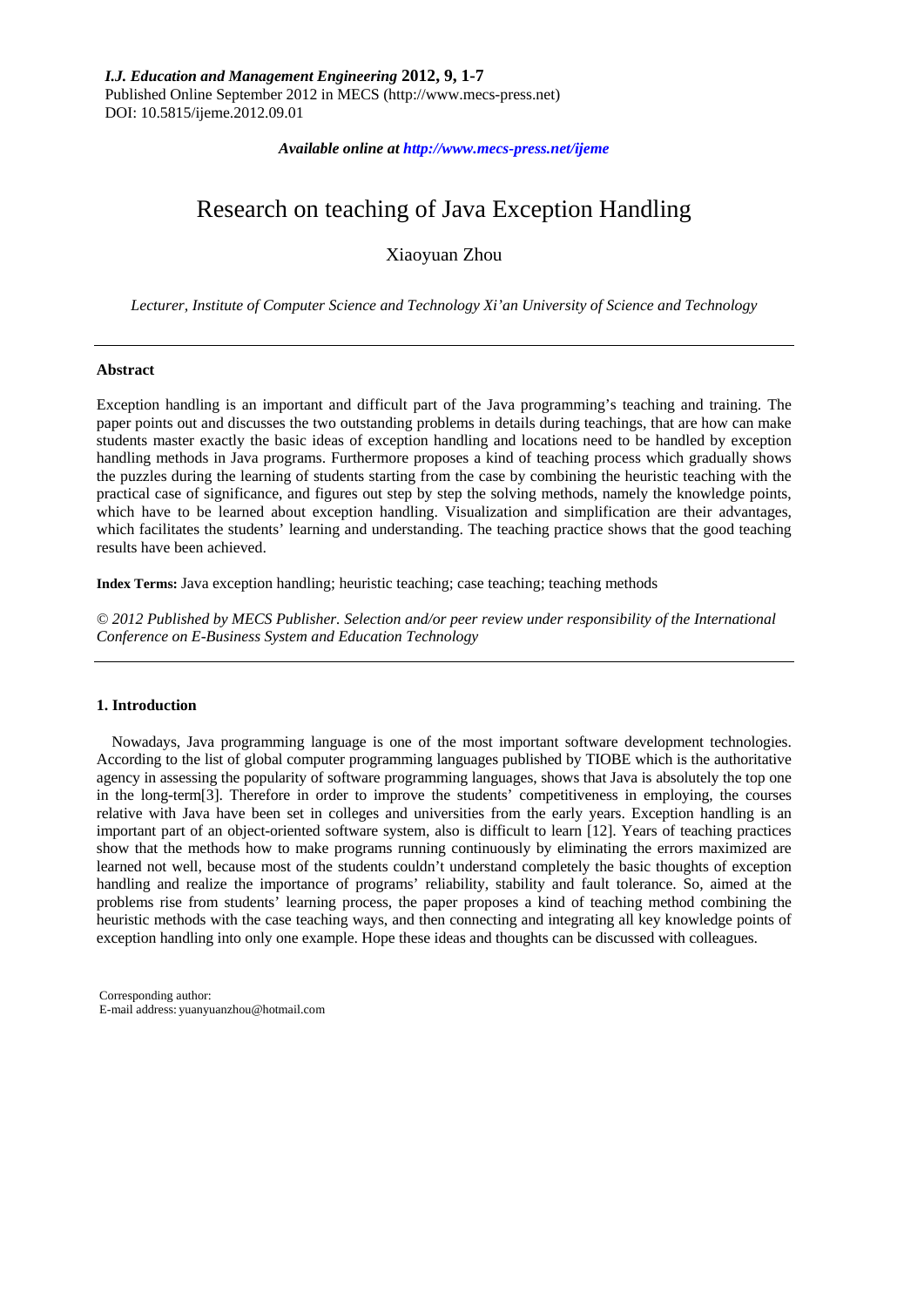# **2. OVERVIEW**

According to the Java language's specification, the logic of exception handling is showed in the Fig. 1.



Figure 1. the logic of Java language's exception handling

Of which the numbers represent various different situations when need to handle exceptions. For example the number 1 represents try block raises with no exception and no finally blocks, the number 2 represents try block raises with finally block specified but no exception block, and so on[1]. In order to highlight the paper's focuses and shorten the paper size as well, the numbers' meanings (can be consulted from Java languages' specification as needed) are omitted. So, if interpreting the Java exception handling mechanism from the specification, the learning process would be boring and difficult. Moreover, university students are the group that lack of programming experiences and without any software projects' development experiences further.

Therefore, most of students only know the statements such as *try… catch… finally* after learning exception handling, whereas the main ideas of exception handling are not get and understand well. The following problems explain why.

- The point that the programs' reliability, stability and fault tolerance are more important than efficiency could not be realized thoroughly.
- When to need avoid or employ exception handling could not be distinguished completely, and which specific way should be used as needed is not known.
- For practical applications, the reasonable customized exception classes could not be figured out and throw the objects of them.

After referencing, comparing and synthesizing Java teachings of various universities and training institutions, the general teaching process of exception handling can be described in Fig. 2.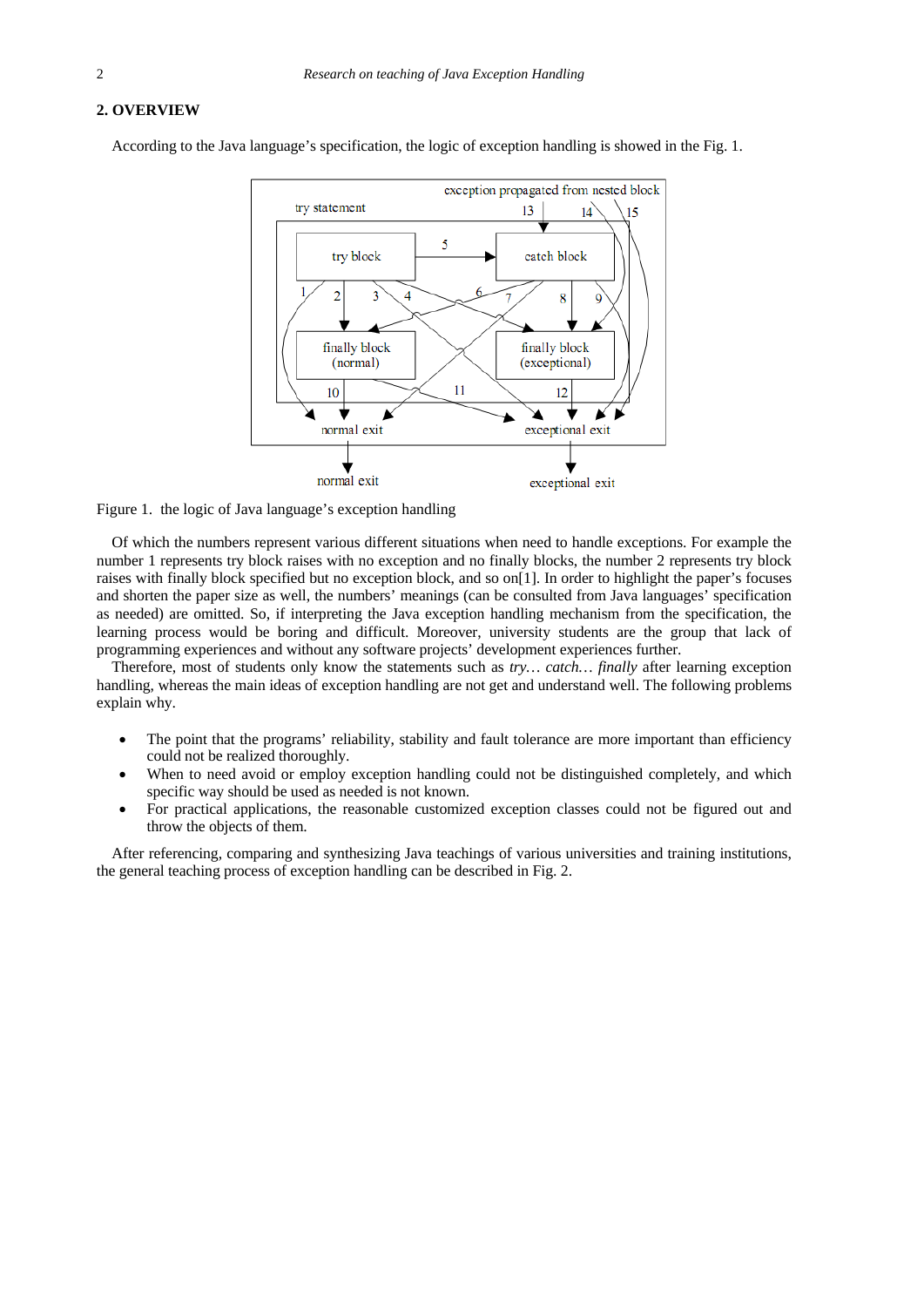

Figure 2. the general teaching process of exception handling in various universities and training institutions

From the aspect of natural learning laws and teaching practices, the teaching process above mentioned is reasonable in general. Then the following questions focus on how to visualize those abstract ideas and concepts into teaching process, and simplify the complex ideas. Additionally how to make students understand Java language's exception handling mechanism thoroughly, and even apply the main idea solving problems learned from Java lessons to many other ways in life.

# **3. methods of solving the problems**

#### *3. 1 Clarify the concept*

"Exceptions represent problems or unusual situations that may occur in a program. Java provides various ways to handle exceptions when they occur", "Java has a predefined set of exceptions and errors that may occur during the execution of a program, and those can be used to solve problems timely when exceptions occurs", "The advantages of Java exception handling is making the program itself has the ability handling the exceptions, and separating the codes handling exceptions from the normal codes performing the required logic."

In the normal teaching process, the similar description about the basic thoughts and advantages of exception handling as above shows are made by most of the teachers. Meanwhile teachers also emphasize the reliability and stability of the programs usually more important than efficiencies, and illustrate how exceptions occurred do harm to programs with an example showed in the Fig. 3 (a). The program terminates at 5th row when it attempts to divide by zero with no codes to handle the exception explicitly. And then to solve the problem, the statement (try…catch…) can be used to modify the program as shown in Fig. 3 (b).

Although the example or others like that explain what is the exception and how to handle it, fault impressions that use the statement( try…catch…) to improve the reliability under any circumstances left to the beginners and result in the abuse of it.

Actually some exceptions are checked, whereas others are unchecked. Unchecked exceptions refer to those caused by the program itself, and most of them can be avoided by expecting and processing ahead during programming. So there is one point should be emphasized, that is, exception handling is not necessary in any cases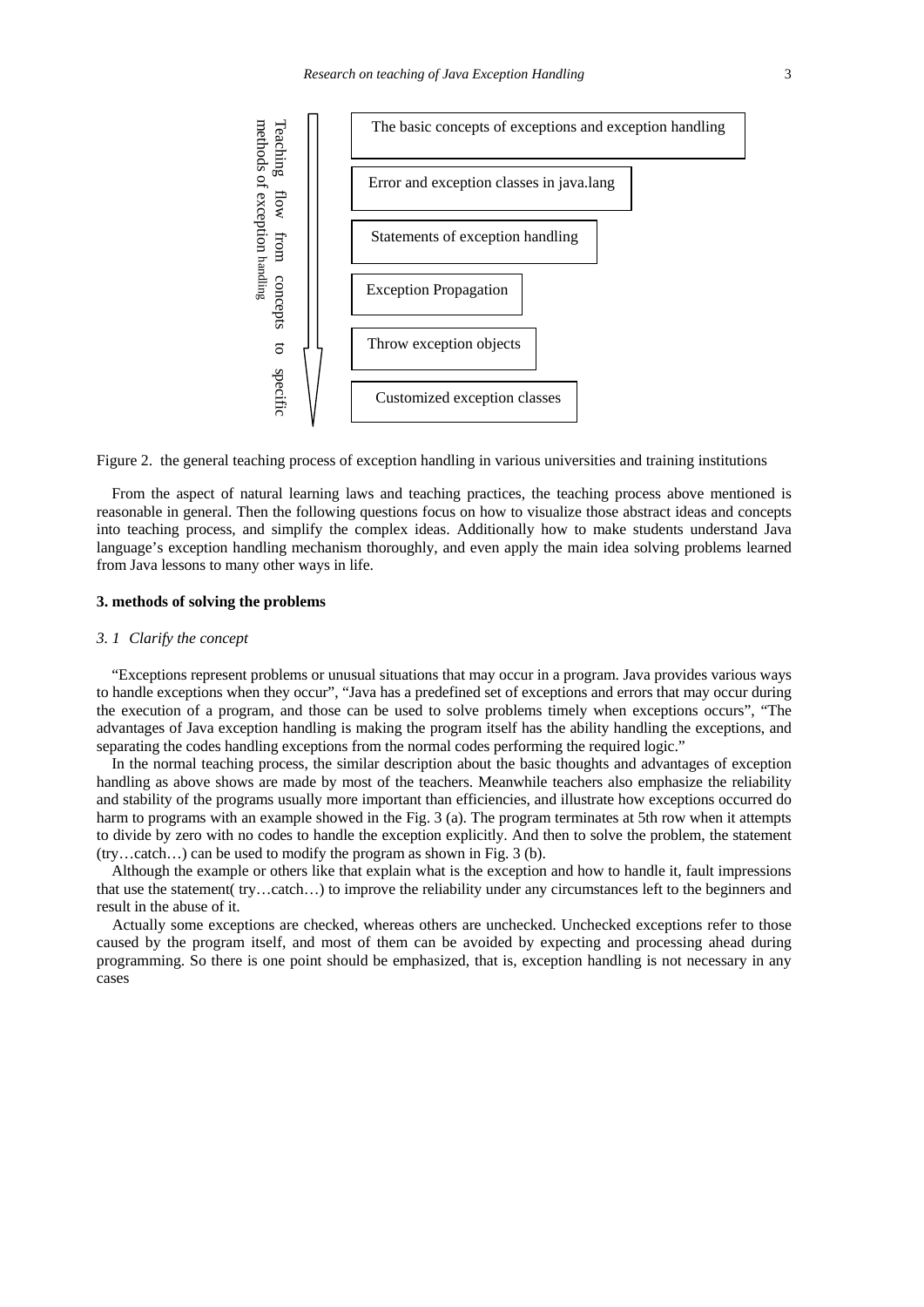Comparing the two pieces of codes showed in Fig. 3 (b) and (c) enable students know exactly that those errors caused by the program itself such as dividing by zero or array operations(actually belong to unchecked exceptions) should be expected and handled ahead. On the contrary, those errors caused by the program environments such as the data input from users, to open the specified file or internet link, etc. should be dealt by Java exception handling. So, an important conclusion which illustrate various situations and the corresponding handling methods, conducted together with students. As Fig. 4 shows, exception handling is a kind of methods solving problems after exceptions occur.



Figure 3. the usual example used to explain the harms to the program once exceptions occurred and a better way is to use if else statement

 $\}$  (c)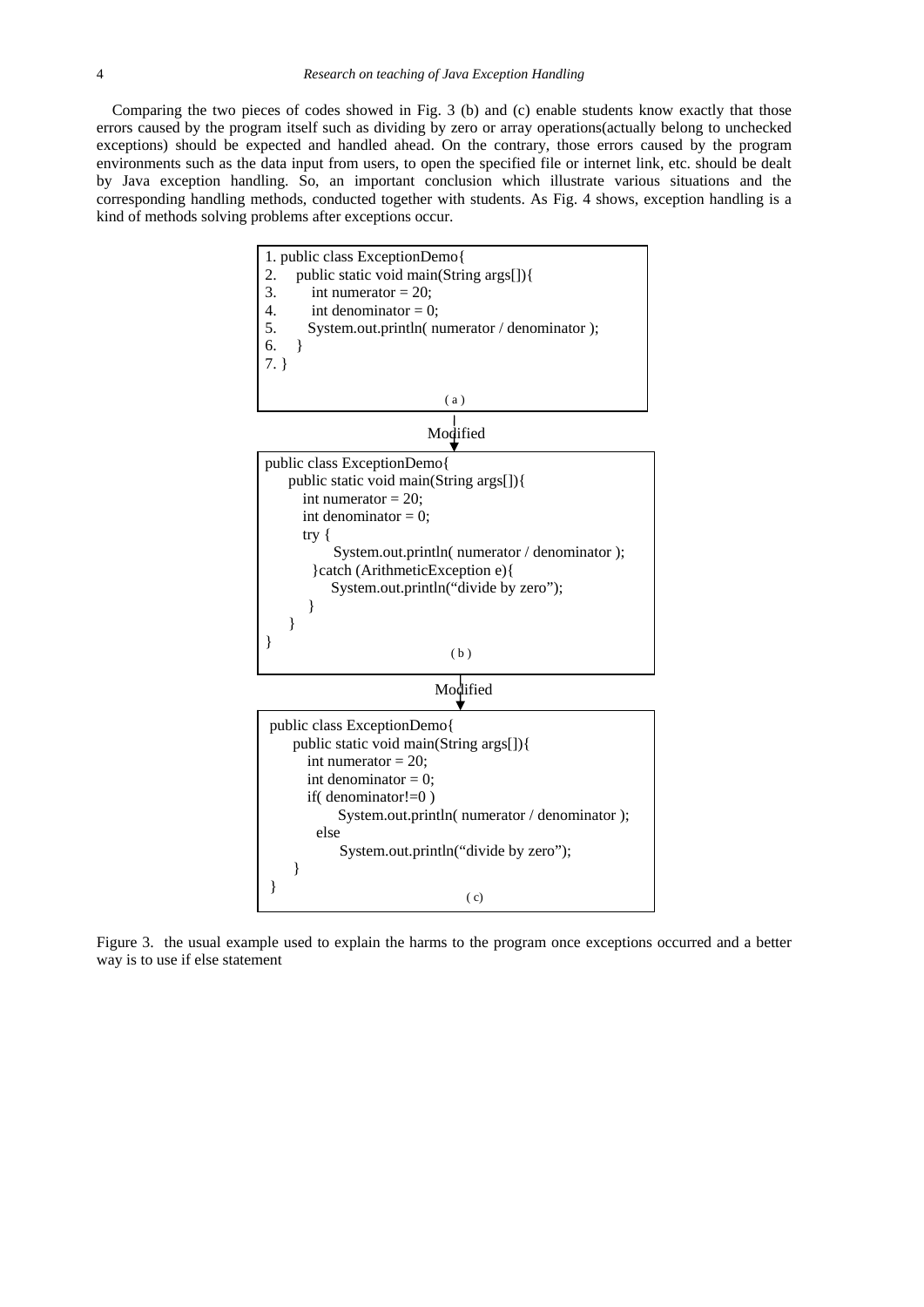# *3. 2 Appropriate teaching cases*

Java provides the mechanism of run-time errors at language-level, including exception classes, the specified statement-*try…catch… finally*, handling exceptions, the *throw* statement used to throw an exception object specifically and a *throws* clause appended to the header of a method definition[2].



Figure 4. Various exceptions occurred in programs and the handling methods

Generally from the teaching effects' point of view, the try statement is mastered well as long as students are aware of the timing and location of exceptions handling, while the throw statement and throws clause are understand worse contrarily. Thus appropriate and practical teaching case throughout the whole knowledge points is good for learning. From the examples surrounding students, the paper design and implement a Student class that abstract and encapsulate all students, of which an instance variable with type *int* declared to store the age. Since the range of the data expressing age maybe too large, a conditional action has to be done to substitute the inappropriate age with the value of 0 as Fig.  $5$  (a). However the value setting like this without notice users is forbidden absolutely in practical applications.

Consequently a better way is throw an exception object with error information when an argument age is not appropriate just like showed in Fig. 5 (b). Additionally, how to implement that in the code is the next question need to be discussed further, which resulting in teaching *throw* statement.

The code in Fig. 5 (b) actually leads to three knowledge points: (1) throw an exception actively; (2) the exception propagation; (3) customized exception classes. Java asks that the exception object thrown actively must be catch or handle, so where on earth to add try statement in the code? As it is users who enter the information age, the problem of age out of bounds can not be solved within the method set(), then it must pass the exception object to the calling program to deal with. Fig. 5 (c) shows how to declare the exceptions at the header of method definitions which is the problem of exception propagations. The calling program has to be modified as Fig. 5 (d), because of the inappropriate data rise inside itself.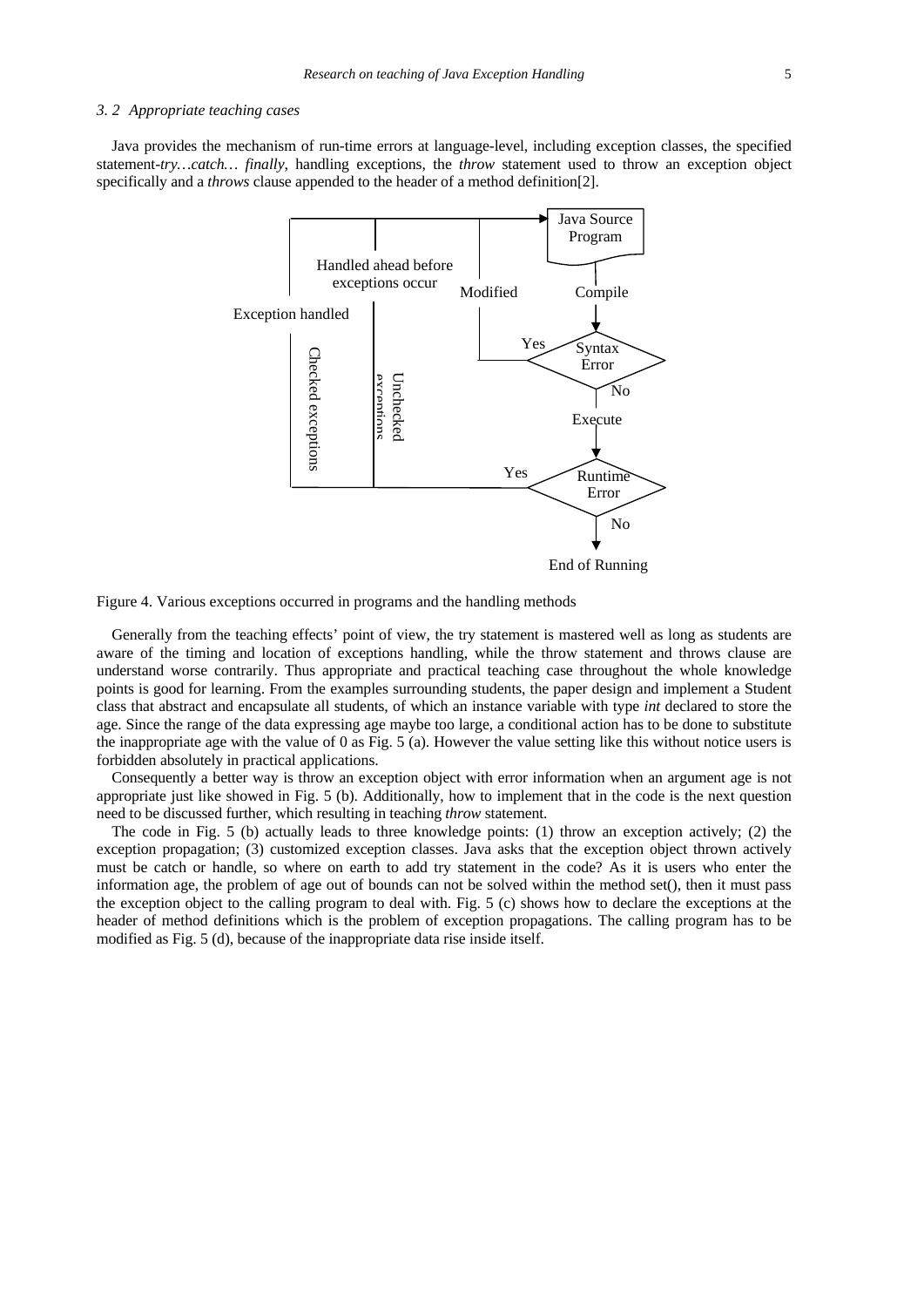

Figure 5. Appropriate and practical teaching case throughout the whole knowledge points

Since the class of the object thrown from the method set() is the subclass of Exception that is the super class of all exception classes, the calling program do not recognize at all what kind of exception happened while an exception object involving age out of bounds is expected. So the exception classes provided in Java are not